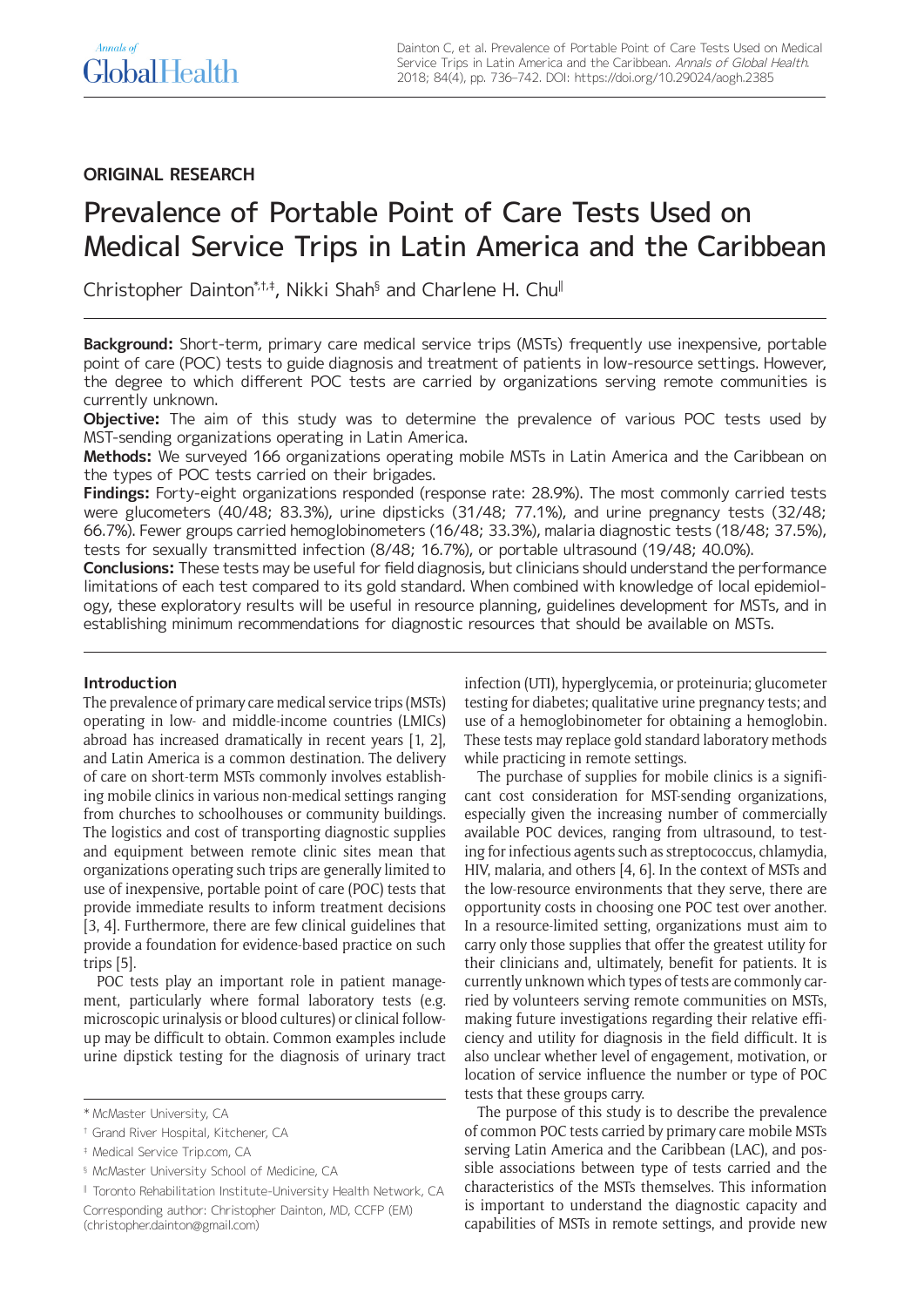and veteran MST-sending organizations with an impression of the minimum resources that would be expected on a mobile MST.

# **Methods**

This study used a descriptive exploratory approach to collect cross-sectional email survey data from MST-sending organizations from February 10, 2016 to May 30, 2016.

## **Database construction**

MST-sending organizations currently operating MSTs in LAC were identified in three ways. First, databases of MSTsending organizations were used [\(www.missionfinder.](www.missionfinder.org) [org,](www.missionfinder.org) [www.medicalmissions.org,](http://medicalmissions.org/) [www.mmex.org,](http://www.mmex.org/) [www.](https://www.globalhealth.arizona.edu/) [globalhealth.arizona.edu,](https://www.globalhealth.arizona.edu/) [www.internationalhealthvol](http://www.internationalhealthvolunteers.org)[unteers.org\)](http://www.internationalhealthvolunteers.org) to identify relevant organizations. Second, a systematic Google search [7] was conducted using the terms: medical missions, short-term missions, and medical mission organizations, combined with country of service. Based on Lasker [2], the Google search was extended to include additional combinations of terms, including: "international health volunteering", "Christian health volunteering", "religious health volunteering", "corporate global health volunteering", "international health fellowships", "international health educational opportunities", "global health director", "international service learning", "global health elective", "medical school international internships", "intercultural learning", "global health volunteer projects university", and "international volunteer organizations". Third, organizations were located through Twitter, using the hashtags "medical mission" and "global health". These searches were performed several times between April 17, 2014 and July 20, 2015 to include as many organizations as possible, due to the diversity of web presence and fluidity of the MST landscape.

Organizations were included in the database if their websites indicated that they: facilitated the provision of direct patient care by North American clinicians (physician, physician assistant, osteopath, or nurse practitioner) in LAC and had operated at least one MST in the previous 12 months. Organizations were specifically excluded if they: exclusively performed specialty trips, surgical trips, trips that did not involve a mobile clinic component, or trips of more than one-month duration. Organizations with multiple chapters (i.e. university MST organizations) were treated as one unified parent organization.

## **Data collection and analysis**

We extracted the following information from each organizational website: the location of their headquarters in North America, the location(s) served in LAC, the frequency of MSTs to LAC, setting of their mobile clinics, the number and type of providers, and whether the organization was faith-based.

All eligible organizations were contacted via email by a research assistant to request a list of POC diagnostic tests that they routinely used in their mobile clinics. They were specifically asked if they carried urine dipsticks, qualitative urine pregnancy tests, hemoglobinometers, glucometers, portable ultrasound, malaria diagnostic testing, or testing for sexually transmitted infections (i.e. chlamydia) and were given an opportunity to add any additional POC tests to which they had access. The Dillman approach was used, which relies on personalized, repeated contact with the organizations (e.g. "Dear Justin") to maximize survey response rates [8]. The information requests included the purpose of the study, its potential benefit to the literature around MSTs, and contact information for the authors. Two reminder emails were sent to partial and non-respondents approximately two and four weeks after the initial survey was sent.

Descriptive data for each organization and survey responses regarding POC test prevalence were entered in an Excel file and analysed. Bivariate statistical analysis (2-sided Fisher exact test for equality between groups) was performed to compare the characteristics of the MST-sending organizations to the types of POC tests carried and to determine whether there were differences between faith-based and secular groups, or between groups who served Latin America frequently versus those who visited rarely. Analysis included only the available data; no imputation was conducted to replace missing data. Significance was defined as a p-value of ≤0.05.

## **Results**

The search resulted in 166 MST-sending organizations operating short-term primary care mobile clinics in LAC. All organizations were contacted by email for information on their POC testing resources, and 48 organizations responded (**Figure 1**; response rate = 28.9%). **Table 1** compares the characteristics of the respondents to the overall pool of organizations solicited.

## **POC test prevalence**

**Figure 2** depicts the prevalence of each type of POC test. The most commonly carried tests were glucometers  $(n = 40; 83.3\%)$ , urine dipsticks  $(n = 31; 77.1\%)$ , and qualitative urine pregnancy tests ( $n = 32$ ; 66.7%). Fewer organizations carried hemoglobinometers  $(n = 16)$ ; 33.3%), malaria diagnostic tests ( $n = 18$ ; 37.5%), or portable ultrasound ( $n = 19$ ; 40.0%). The least commonly carried of the POC tests specifically listed in the survey were those for diagnosis of chlamydia ( $n = 8$ ; 16.7%). Other tests mentioned by the organizations but not specifically included in our original list included electrocardiography (ECG;  $n = 6$ ; 12.5%); iSTAT/blood count (n = 5; 10.4%); human immunodeficiency virus (HIV) testing (n = 4; 8.3%); microscopy (n = 3; 6.3%); hemoglobin A1C measurement, fetal Doptone, streptococcus diagnostic testing, and typhoid diagnostic testing (each  $n = 2$ ; 4.2%); erythrocyte sedimentation rate (ESR) tests, fluorescein strips, gram stain, Hepatitis B and C testing, fecal occult blood tests, serum protein, sickle cell testing, tuberculosis testing, and thyroid stimulating hormone (each n = 1; 2.1%).

**Associations between NGO characteristics and POC tests** Secular groups were more likely to carry portable ultrasound ( $p = 0.028$ ), but there was no significant associa-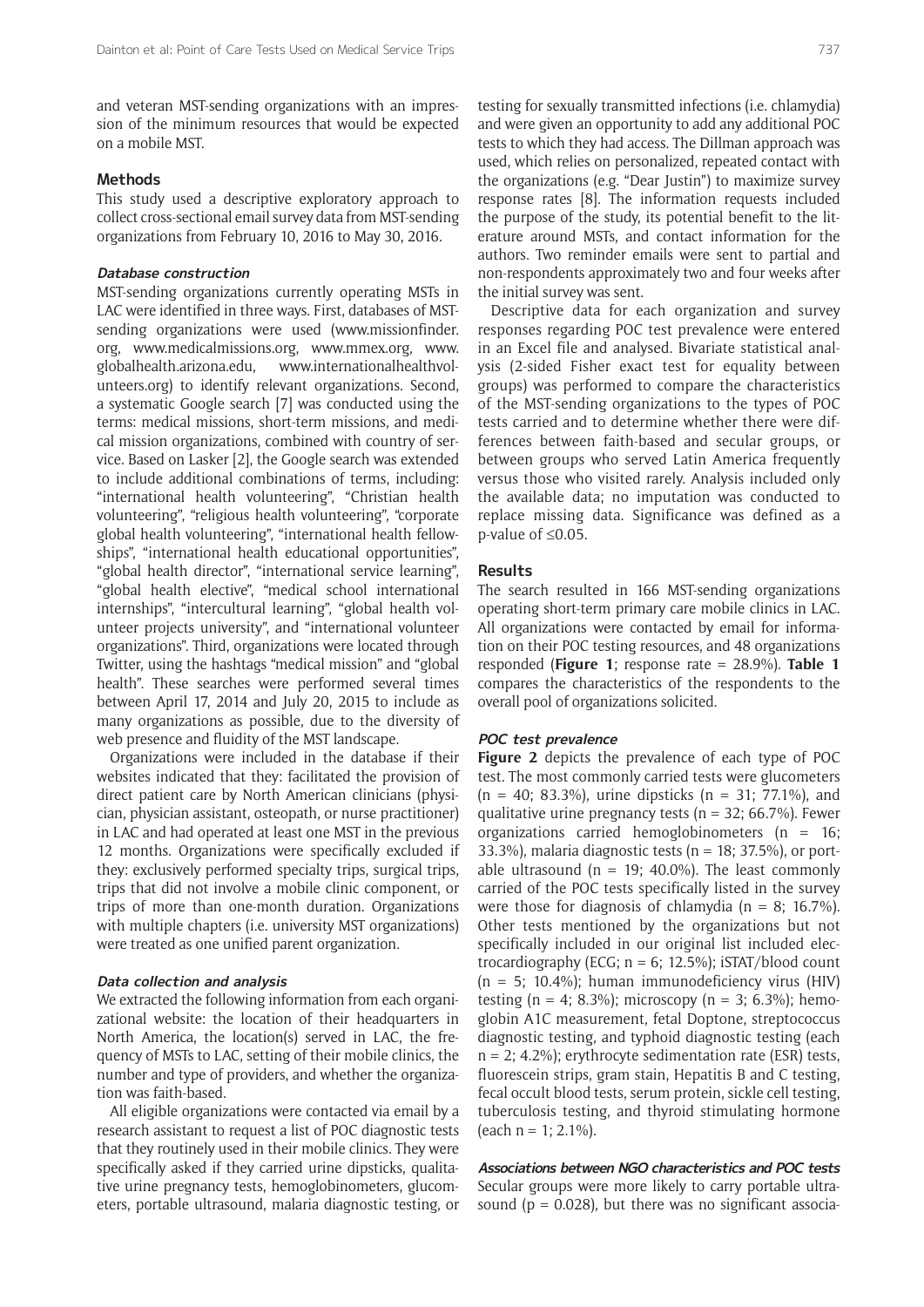



| Table 1: Characteristics of survey respondents versus those solicited in a database of 166 organizations sending mobile |
|-------------------------------------------------------------------------------------------------------------------------|
| MSTs to Latin America and the Caribbean (percentages do not add to 100% in cases where organizations served more        |
| than one region).                                                                                                       |

|                              | NGOs contacted $(n = 166)$<br>$n,$ $(\%)$ | NGOs responding ( $n = 48$ )<br>$n,$ $(\%)$ |
|------------------------------|-------------------------------------------|---------------------------------------------|
| <b>Locations served</b>      |                                           |                                             |
| Central America              | 92 (55.4%)                                | 29/48 (60.4%)                               |
| Caribbean                    | 64 (38.6%)                                | 16/48 (33.3%)                               |
| South America                | 40 (24.1%)                                | 13/48 (27.1%)                               |
| <b>Unknown</b>               | $2(1.2\%)$                                | $1/48$ (2.1%)                               |
| <b>Trip Frequency</b>        |                                           |                                             |
| >3 trips/year                | 64 (38.6%)                                | 20/48 (41.7%)                               |
| <3 trips/year                | 556 (33.1%)                               | 21/48 (43.7%)                               |
| <b>Unknown</b>               | 17 (10.2%)                                | $7/48(14.6\%)$                              |
| <b>Religious affiliation</b> |                                           |                                             |
| Faith based                  | 102(61.5%)                                | 29/48 (60.4%)                               |
| Secular                      | 57 (34.3%)                                | 17/48 (35.4%)                               |
| <b>Unknown</b>               | $7(4.2\%)$                                | $2/48(4.2\%)$                               |
| <b>Setting</b>               |                                           |                                             |
| Rural                        | 127 (76.5%)                               | 44/48 (91.7%)                               |
| <b>Unknown</b>               | 36 (21.7%)                                | $3/48(6.3\%)$                               |

tion between group motivation (faith-based versus secular) and likelihood of carrying any of the other POC tests (glucometer,  $p = 0.691$ ; urine dipsticks,  $p = 0.462$ ; qualitative urine pregnancy tests,  $p = 0.516$ ; hemoglobinometer,  $p = 0.516$ ; malaria testing,  $p = 0.533$ ; STI testing,

 $p = 1.000$ ). There was no significant association between the number of MSTs dispatched by the organization each year (more than three versus three or fewer) and the likelihood of carrying any POC diagnostic test (glucometer,  $p = 1.000$ ; urine dipsticks,  $p = 0.484$ ; qualitative urine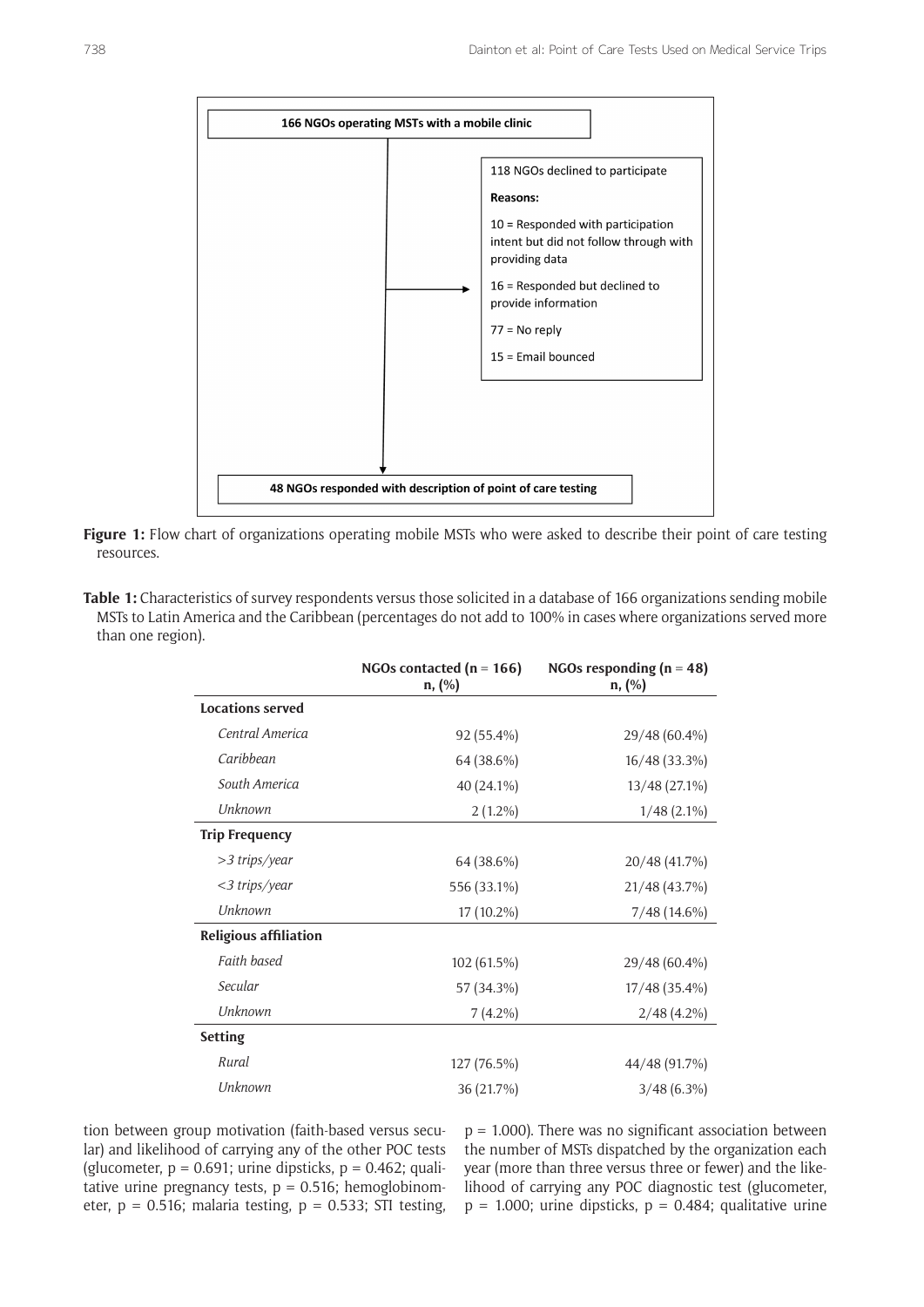

**Figure 2:** Percentage of organizations operating mobile MSTs in Latin America and the Caribbean carrying selected point of care tests  $(N = 48)$ .

pregnancy tests,  $p = 1.000$ ; hemoglobinometer,  $p = 0.744$ ; malaria testing,  $p = 0.208$ ; STI testing,  $p = 1.000$ ; portable ultrasound,  $p = 0.538$ ).

# **Discussion**

This is the first study to describe the availability of selected POC tests on mobile clinics offered by MST-sending organizations. Our results indicate that glucometers, urine dipsticks, and qualitative urine pregnancy tests are commonly available, and their ubiquity may make availability a basic expectation among prospective volunteer clinicians. Despite concerns that faith-based groups may be underrepresented in the academic literature due to competing organizational motivations [1] we found no evidence that this underrepresentation equates to diminished preparation with POC diagnostic tests, nor did we find evidence that groups that operate mobile clinics less frequently arrive less prepared.

POC tests used on such brigades should ideally be targeted to common and important (i.e. those associated with long-term morbidity and mortality) medical conditions and appropriate clinical guidelines for MSTs should likewise be grounded in an understanding of what tests are reasonably available to most brigades. With broad similarities in epidemiology across many mobile MST locations in LAC [9, 10], the above specified POC tests would be useful in 7.9–24.6% of complaints (diabetes, pregnancy, urinary tract infection, dyspepsia) assessed by clinicians. Given this potential to either benefit or harm up to one in four MST patients, clinicians should be knowledgeable about the performance characteristics of the tests that they are using.

Knowledge of local epidemiology is particularly important for estimating the necessary resources for diagnosis and treatment in mobile clinics, as well as for the development of appropriate diagnostic protocols. Theoretical concerns for MST-sending organizations include the use of POC tests by unqualified personnel, and the implications of relying on the accuracy of such tests in remote

locations with potentially limited clinical follow-up. Furthermore, organizations must consider the accuracy of their own test brands, the cost of such tests, and whether they should be rationed to the patients who would benefit most. For example, a policy of universal glucometer and hemoglobinometer screening for diabetes and anemia respectively, or malaria and chlamydia tests for all those with subjective fever or vaginal discharge would strain the resources of sending organizations, and potentially commit asymptomatic patients to treatment and follow-up that lies beyond their means.

The following sections provide an overview of important performance characteristics of the most commonly carried POC tests on mobile MSTs, which are further summarized in **Table 2**.

#### **Urine dipsticks**

Despite their ubiquitous use by respondents to this survey, urine dipsticks have a wide accuracy range when compared with the gold standard of a urine culture to diagnose UTI. In previous studies, the sensitivity and specificity have varied markedly based on whether leukocyte esterase, nitrites, or both are used as clinical diagnostic criteria [11–21]. Clinicians should be aware of the accuracy limitations of relying solely on urine dipstick results for treatment decisions, and accordingly might consider placing greater emphasis on clinical gestalt. While there is scant published evidence of the use of clinical guidelines on MSTs [5], one study does nonetheless suggest a combination of clinical criteria (dysuria, frequency, urgency) and a positive urine dipstick leukocyte esterase as sufficient for diagnosis in an MST context [22].

# **Qualitative urine pregnancy tests**

Qualitative urine pregnancy tests have variable accuracy, with frequent false negatives in early pregnancy and in specimens with low specific gravity. Most tests claim to detect BhCG at a level of 25 mIU/ml, but in a Belgian trial, only three out of eight available tests achieved this performance.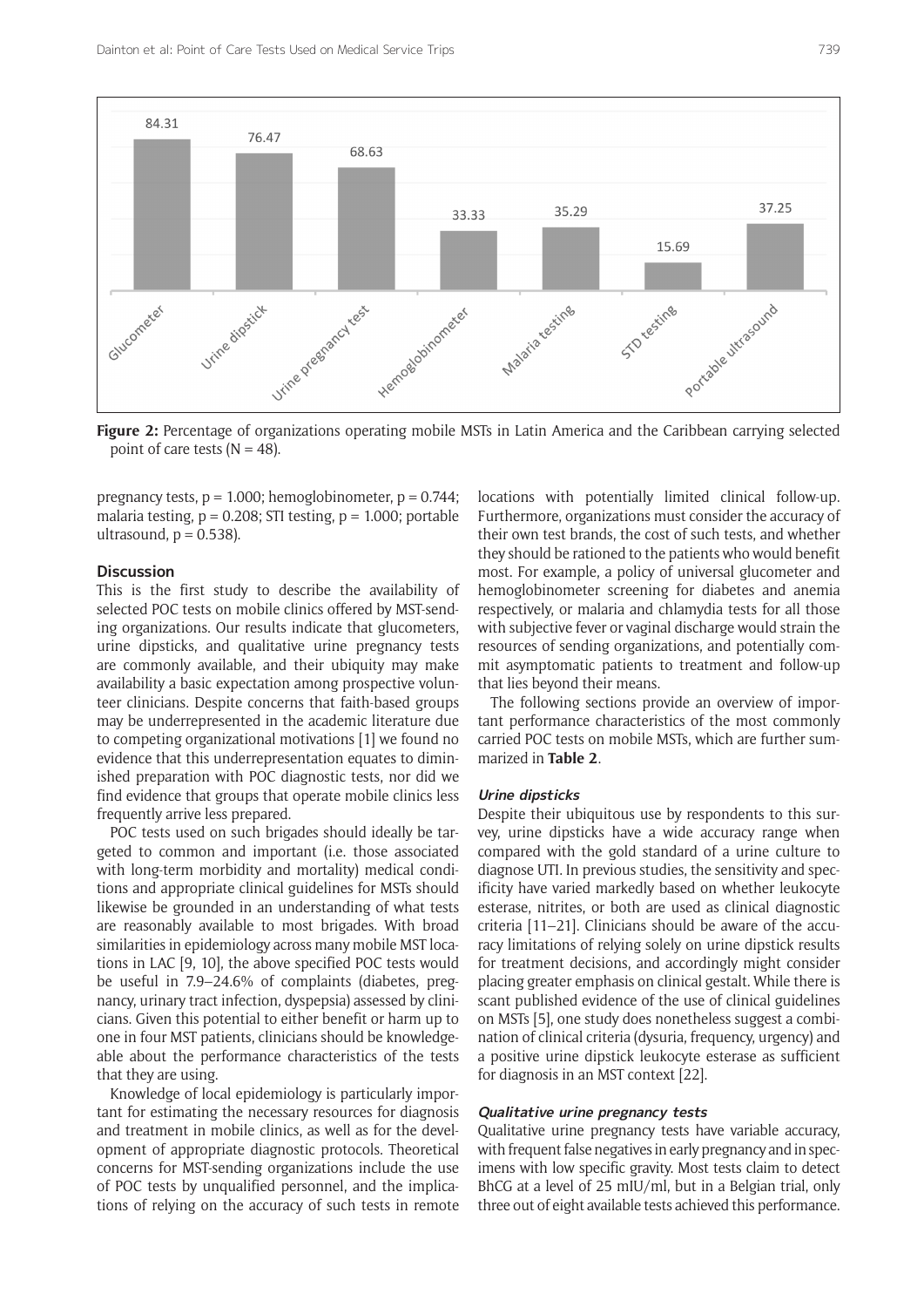**Table 2:** Common POC tests used on mobile MSTs in Latin America and the Caribbean, the associated disease entities they are used to diagnose, the approximate prevalence of that disease entity on MSTs [9, 10], the sensitivity and specificity of the test, and the approximate cost per test (obtained from [allmedtech.com](https://allmedtech.com/) on December 10, 2016).

| Point of care test                    | <b>Diagnostic</b><br>use on MSTs | <b>Prevalence of</b><br>diagnosis on<br><b>MSTs in LAC</b> | <b>Accuracy</b>                                                                                                        | Approximate cost                                                               |
|---------------------------------------|----------------------------------|------------------------------------------------------------|------------------------------------------------------------------------------------------------------------------------|--------------------------------------------------------------------------------|
| Glucometer                            | <b>Diabetes</b>                  | $0.3 - 2.3\%$                                              | Similar to gold standard laboratory<br>testing                                                                         | \$1.19/test (\$59.99/50 tests);<br>Accucheck Aviva Plus glucose<br>test strips |
| <b>Urine dipsticks</b>                | Urinary tract<br>infection       | $1.8 - 2.6\%$                                              | Leukocyte esterase sensitivity<br>14-100%, specificity 25-86%;<br>nitrites: sensitivity 14-80%,<br>specificity 58-100% | \$0.45/test (\$45/100 reagent<br>strips); Siemens Multistix                    |
| <b>Qualitative</b><br>urine pregnancy | Pregnancy                        | $0.4 - 1.9\%$                                              | Sensitivity 53-78% for BHCG<br>20-300 (approximately 4 weeks<br>gestation)                                             | \$0.34/test (\$34.99/100 tests;<br>New Choice Pro)                             |
| Hemoglobinometer                      | Anemia                           | $0.5 - 1.3\%$                                              | HemoCue 95% confidence range:<br>1.52-2.7g/dL below actual Hb,<br>to 1.79-2.7g/dL above actual Hb                      | \$1.67 (\$335/200 tests);<br>HemoCue microcuvettes for<br>HB201 Plus analyser) |
| Chlamydia test                        | Vaginal discharge                | $1.1 - 3.6\%$                                              | Sensitivity 67-74%;<br>specificity 91-96%                                                                              | \$11/test (\$220/20 tests);<br>Clearview chlamydia test                        |
| Portable ultrasound                   | Pregnancy,<br>abdominal pain     | $0.4 - 1.9\%$<br>$7.4 - 11\%$                              | User dependent                                                                                                         | \$8250 base price; Sonimage<br>P3 handheld ultrasound                          |

A positive test should be present three to four days following implantation, with 98% positive at seven days [23]. For a BhCG of 20–300 (approximately four weeks pregnant), the OSOM and QuickVue brand tests detected early pregnancy 53% and 78% of the time, respectively [24 ]. The sensitivity of home pregnancy tests, likewise, varied between 75–91% in one study [25], depending on whether samples were tested by volunteers or by patients themselves. Therefore, MST clinicians should consider the uncertain performance of such tests in the context of a convincing patient history of missed menses, or potentially serious symptoms such as acute pelvic pain or vaginal bleeding, which could indicate serious pathology such as ectopic pregnancy.

# **Glucometers**

POC glucometers appear to be ubiquitous on MSTs, and their use for diagnosis is well supported by major international guidelines [26, 27], with the diagnosis suggested by a fasting glucose >7 mmol/dL, >11.1 mmol/dL two-hour glucose tolerance, or random blood glucose >11.1 mmol/dL with symptoms [26, 27]. A borderline result should be repeated, particularly if the patient is asymptomatic [26]. The same guidelines suggest that in resource limited settings, detection programs should be opportunistic and limited to high risk individuals [26], a strategy that would avoid placing further strain on the financial and logistic resources of MSTs.

## **Hemoglobinometers**

Although specific brands used were not collected in this study, hemoglobinometers are a comparatively expensive diagnostic tool, and were less commonly used by MSTsending organizations than other POC tests. Furthermore, their accuracy may be questionable, given comparisons of

POC hemoglobinometers with gold standard laboratory readings, that indicated a difference greater than 1 g/dl in 21–30.8% of measurements in the case of the Hemocue [28–30]. The Hemocue consistently overestimated hemoglobin by amounts that may be clinically significant [28]. This would suggest a low threshold for MSTs to initiate iron, folic acid, or antiparasitic therapy in patients with clinically suspected anemia.

The World Health Organization (WHO) hemoglobin color scale uses absorbent chromatography paper and matches the color of a drop of blood against a standardized scale. In a study of 548 outpatients in Johannesburg, sensitivity and specificity of this tool were 96% and 86% respectively [31] and 91% and 86% in another [32], while the cost per test was one tenth that of photometric analysis [32]. An additional, although less accurate noninvasive colorimetric instrument contrasts the color of the conjunctiva against that of the instrument, and had a sensitivity and specificity of 63% and 72% respectively [33]. Such inexpensive, portable tools might be valuable to organizations that cannot afford more expensive hemoglobinometers.

## **Limitations**

Weaknesses of this study include the use of an unvalidated survey tool to collect data and that data collection may have been limited by the knowledge of the person answering the survey, who may not have been a clinician. This might have the effect of underestimating the POC tests carried by MSTs. The findings may not be generalizable to other types of MSTs (e.g. established clinics, specialized services, surgical missions, military missions). We were unable to compare the availability with the actual rates of use of these POC tests within the medical brigades.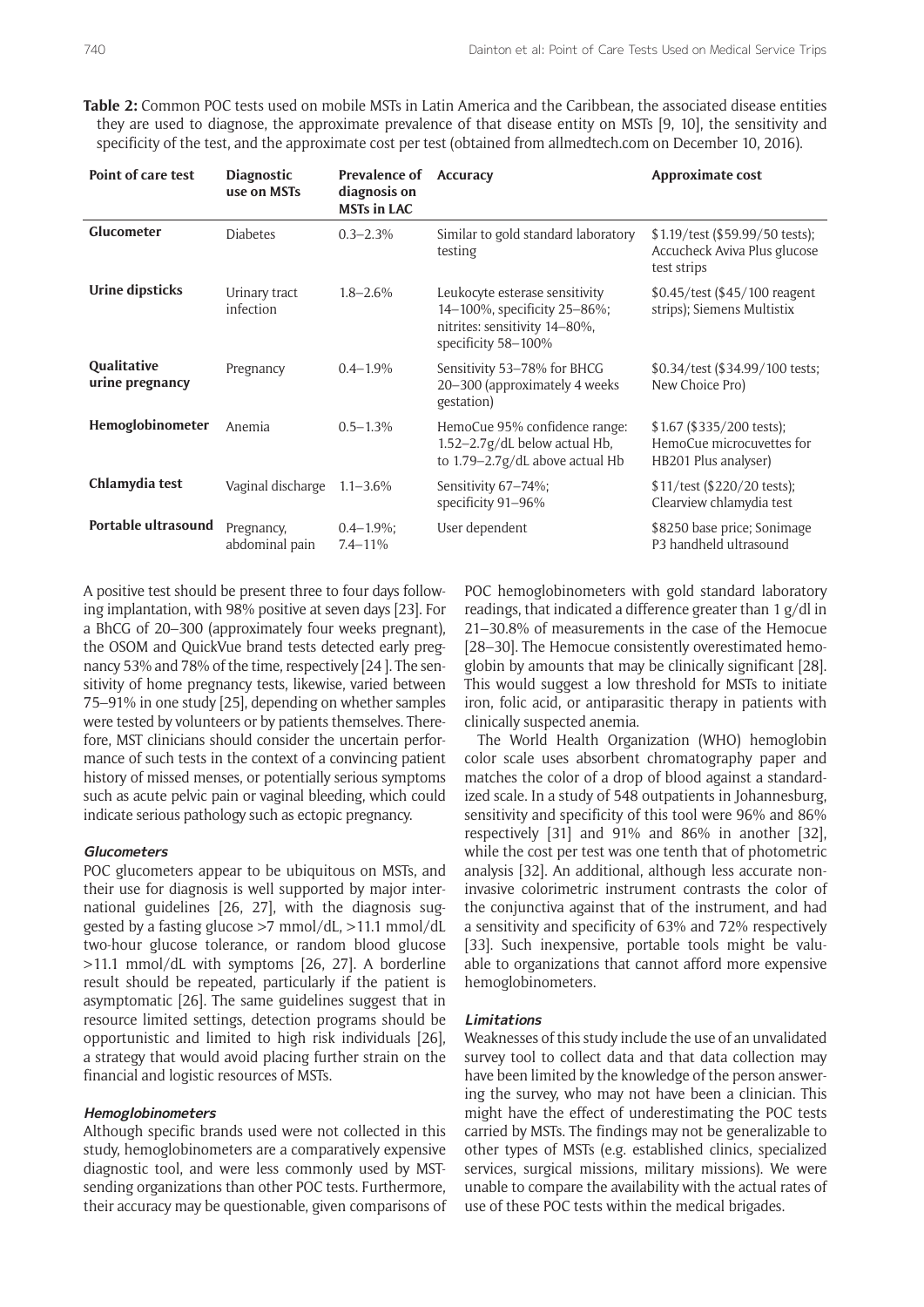## **Conclusions and future directions**

Most mobile MSTs serving Latin America carry urine dipsticks, qualitative urine pregnancy tests, and glucometers. MST-sending organizations and volunteer clinicians share responsibility for understanding the performance characteristics of the tests that they carry, and this should be a focus in pre-brigade curriculum. Future development of guidelines for clinical care on MSTs should be based on an awareness of the diagnostic resources that are at the disposal of most volunteer groups.

## **Acknowledgements**

Raji Harish

# **Competing Interests**

The authors have no competing interests to declare.

# **Author Contributions**

All authors had access to the data and a role in writing the manuscript.

CD conceived the study; CD and CC designed the study protocol; NS contacted and documented responses from NGOs; NS and CD carried out analysis and interpretation of these data. CD drafted the manuscript; CD CC and NS critically revised the manuscript for intellectual content. All authors read and approved the final manuscript. CD and NS are guarantors of the paper.

## **References**

- 1. **Sykes KJ.** Short term medical service trips: A systematic review of the literature. *American Journal of Public Health*. 2016; 104(7): e38–48. DOI: [https://](https://doi.org/10.2105/AJPH.2014.301983) [doi.org/10.2105/AJPH.2014.301983](https://doi.org/10.2105/AJPH.2014.301983)
- 2. **Lasker NJ.** *Hoping to Help: The Promises and Pitfalls of Global Health Volunteering*. New York, NY: Cornell University Press; 2016.
- 3. **Naujokas A.** Raising the quality of care during medical missions: A survey to assess the need for clinical and anatomic pathology services in international medical missions. *Archives of Pathology and Laboratory Medicine*. 2013; 137(5): 637–641. DOI: [https://](https://doi.org/10.5858/arpa.2011-0633-OA) [doi.org/10.5858/arpa.2011-0633-OA](https://doi.org/10.5858/arpa.2011-0633-OA)
- 4. **Abel G.** Current status and future prospects of pointof-care testing around the globe. *Expert Review of Molecular Diagnostics*. 2015; 15(7): 853–855. DOI: <https://doi.org/10.1586/14737159.2015.1060126>
- 5. **Dainton C, Chu CH, Lin H** and **Loh L.** Clinical guidelines for Western clinicians engaged in primary care medical service trips in Latin America and the Caribbean: An integrative literature review. *Tropical Medicine & International Health*. 2016; 21(4): 470–478. DOI:<https://doi.org/10.1111/tmi.12675>
- 6. **Larsson A, Greig-Pylypczuk R** and **Huisman A.** The state of point of care testing: A European perspective. *Upsala Journal of Medical Science*. 2015; 120(1): 1–10. DOI: [https://doi.org/10.3109/03009](https://doi.org/10.3109/03009734.2015.1006347) [734.2015.1006347](https://doi.org/10.3109/03009734.2015.1006347)
- 7. **Haddaway RN, Collins AM, Coughlin D** and **Kirk S.** The role of Google scholar in evidence reviews and its applicability to grey literature searching.

*PLoS One*. 2015; 10(9): e0138237. DOI: [https://doi.](https://doi.org/10.1371/journal.pone.0138237) [org/10.1371/journal.pone.0138237](https://doi.org/10.1371/journal.pone.0138237)

- 8. **Dillman DA, Smyth JD** and **Christian LM.** *Internet, Mail, and Mixed-mode Surveys: The Tailored Design Method*. Hoboken, NJ: John Wiley; 2009.
- 9. **Dainton C** and **Chu C.** Symptom clusters on primary care medical service trips in five regions in Latin America. *Journal of Epidemiology and Global Health*. 2015; 5(3): 259–264. DOI: [https://doi.](https://doi.org/10.1016/j.jegh.2014.12.002) [org/10.1016/j.jegh.2014.12.002](https://doi.org/10.1016/j.jegh.2014.12.002)
- 10. **Martiniuk AL, Adunuri N, Negin J, Tracey P, Fontecha C** and **Caldwell P.** Primary care provision by volunteer medical brigades in Honduras: A health record review of more than 2,500 patients over three years. *International Journal of Health Services*. 2012; 42(4): 739–753. DOI: [https://doi.](https://doi.org/10.2190/HS.42.4.i) [org/10.2190/HS.42.4.i](https://doi.org/10.2190/HS.42.4.i)
- 11. **Taneja N, Chatterjee SS, Singh M, Sivapriya S, Sharma M** and **Sharma SK.** Validity of quantitative unspun urine microscopy, dipstick test leucocyte esterase and nitrite tests in rapidly diagnosing urinary tract infections. *Journal of the Association of Physicians of India*. 2010; 58: 485–7.
- 12. **Ajayi AB, Nwabuisi C, Aboyeji PO, Fowotade A** and **Fakeye OO.** Reliability of urine multistix and gram stain in the detection of asymptomatic bacteriuria in pregnancy. *West African Journal of Medicine*. 2010; 29(5): 339–43.
- 13. **Luciano R, Piga S, Federico L,** et al. Development of a score based on urinalysis to improve the management of urinary tract infection in children. *Clinica Chimica Acta*. 2012; 413(3–4): 478–82. DOI: <https://doi.org/10.1016/j.cca.2011.11.005>
- 14. **Aigere EO, Okusanya BO, Eigbefoh JO** and **Okome GB.** Enhanced urinalysis in the detection of asymptomatic bacteriuria in pregnancy. *Nigerian Quarterly Journal of Hospital Medicine*. 2013; 23(2): 105–9.
- 15. **Ojha AR** and **Aryal UR.** Profile of children with urinary tract infection and the utility of urine dipstick as a diagnostic tool. *Journal of Nepal Health Research Council*. 2014; 12(28): 151–155.
- 16. **Demilie T, Beyene G, Melaku S** and **Tsegaye W.** Diagnostic accuracy of rapid urine dipstick test to predict urinary tract infection among pregnant women in Felege Hiwot Referral Hospital, Bahir Dar, North West Ethiopia. *BMC Research Notes*. 2014; 7: 481. DOI: <https://doi.org/10.1186/1756-0500-7-481>
- 17. **Turner LC, Beigi R, Shepherd JP** and **Lowder JL.** Utility of dipstick urinalysis in peri- and postmenopausal women with irritative bladder symptoms. *International Urogynecology Journal*. 2014; 25(4): 493–497. DOI: [https://doi.org/10.1007/](https://doi.org/10.1007/s00192-013-2247-z) [s00192-013-2247-z](https://doi.org/10.1007/s00192-013-2247-z)
- 18. **Okusanya BO, Aigere EO, Eigbefoh JO, Okome GB** and **Gigi CE.** Is a chlorhexidine reaction test better than dipsticks to detect asymptomatic bacteriuria in pregnancy? *Journal of Obstetrics & Gynaecology*. 2014; 34(1): 21–4. DOI: [https://doi.org/10.3109/01](https://doi.org/10.3109/01443615.2013.823387) [443615.2013.823387](https://doi.org/10.3109/01443615.2013.823387)